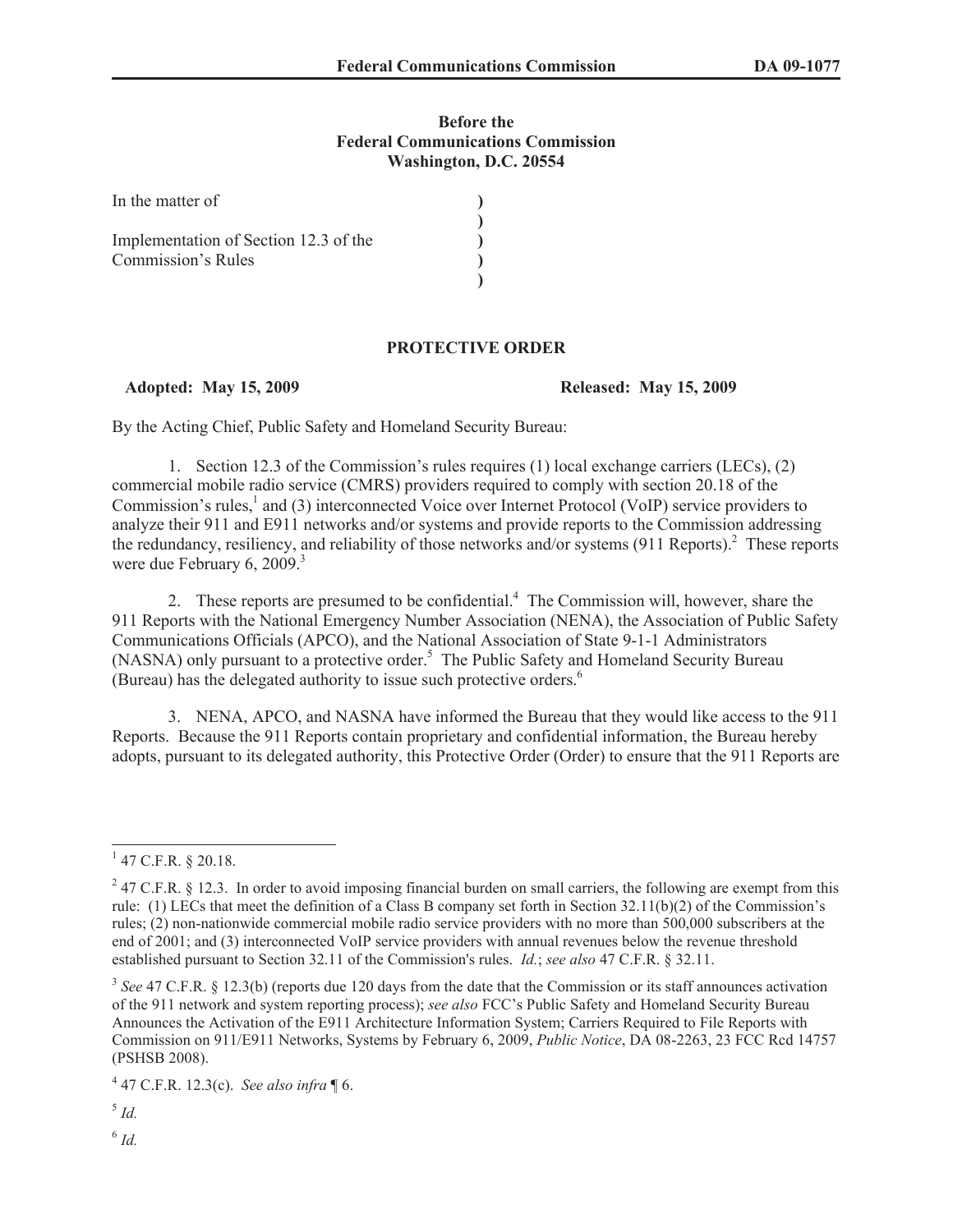afforded adequate protection.<sup>7</sup> Any Reviewing Party, as defined below, that seeks access to the 911 Reports must sign the Declaration of Confidentiality, which is attached as Appendix A (Declaration).

4. This Protective Order is intended to facilitate and expedite the review of documents containing proprietary and confidential information. It reflects the manner in which "Confidential Information," as that term is defined herein, is to be treated. The Order is not intended to constitute a resolution of the merits concerning whether any Confidential Information would be released publicly by the Commission upon a proper request under the Freedom of Information Act or other applicable law or regulation, including  $47 \text{ C.F.R.}$  § 0.442.<sup>8</sup>

- 5. Definitions.
	- (a) Authorized Representative. "Authorized Representative" shall have the meaning set forth in Paragraph 11.
	- (b) Commission. "Commission" means the Federal Communications Commission or any arm of the Commission acting pursuant to delegated authority.
	- (c) Confidential Information. "Confidential Information" means all of the 911 Reports submitted to the Commission pursuant to section 12.3 of the Commission's rules.
	- (d) Declaration. "Declaration" means Attachment A to this Protective Order.
	- (e) Reviewing Party. "Reviewing Party" means the following entities: NENA, APCO, and NASNA.
	- (f) Designated Officer. An employee of a Reviewing Party that is responsible for receiving 911 Reports from the Bureau.
	- (g) Submitting Party. "Submitting Party" means a person or entity that submitted a 911 Report to the Commission pursuant to Section 12.3 of the Commission's rules.

6. Claim of Confidentiality. All 911 Reports are considered confidential information and are therefore exempt from routine public disclosure under the Freedom of Information Act (FOIA) Exemption  $4.9$ 

7. Storage of Confidential Information at the Commission. The Bureau shall place the Confidential Information in a non-public file. Confidential Information shall be segregated in the files of the Commission, and shall be withheld from inspection by any person not bound by the terms of this Protective Order, unless such Confidential Information is released from the restrictions of this Order either through agreement of the parties, or pursuant to the order of the Commission or a court having jurisdiction.

<sup>7</sup> *Id. See also* 47 C.F.R. § 0.392*;* Recommendations of the Independent Panel Reviewing the Impact of Hurricane Katrina on Communications Networks, *Order*, EB Docket No. 06-119 and WC Docket No. 06-119 and WC Docket No. 06-63, 22 FCC Rcd 10541, 10571 ¶ 97 (2007).

<sup>&</sup>lt;sup>8</sup> Although the 911 Reports will be shared with NENA, APCO and NASNA pursuant to protective orders, "[a]ll other access to these reports must be sought pursuant to the procedures set forth in 47 C.F.R. § 0.461." *See* 47 C.F.R. § 12.3(c).

<sup>9</sup> *See* 47 C.F.R. § 12.3(c).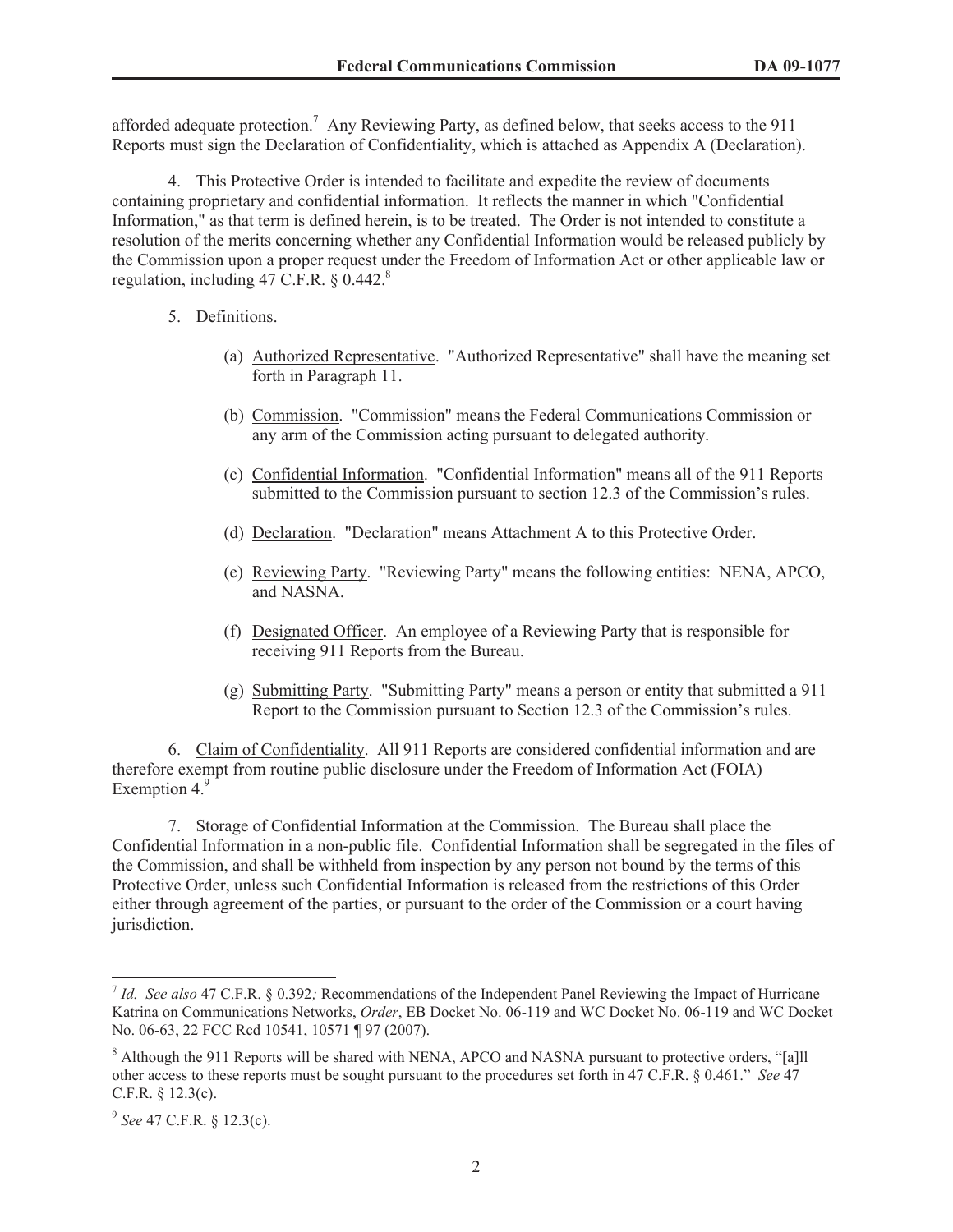8. Access to Confidential Information. Confidential Information shall only be made available to Commission staff, Commission consultants, and to a Designated Officer. Before a Designated Officer may obtain access to Confidential Information, the Designated Officer must execute the attached Declaration. Consultants under contract to the Commission may obtain access to Confidential Information only if they have signed, as part of their employment contract, a non-disclosure agreement or if they execute the attached Declaration.

9. A Designated Officer may disclose Confidential Information to other Authorized Representatives to whom disclosure is permitted under the terms of Paragraph 11 of this Protective Order, but only after advising the Authorized Representatives of the terms and obligations of this Order. In addition, before Authorized Representatives may obtain access to Confidential Information, each Authorized Representative must execute the attached Declaration. The Confidential Information shall not be disclosed or distributed to the Reviewing Party's members.

10. Authorized Representatives shall be limited to:

- (a) A Designated Officer;
- (b) Counsel for the Reviewing Parties, including in-house counsel, and their associated attorneys, paralegals, clerical staff and other employees, to the extent reasonably necessary to render professional services;
- (c) Specified persons, including employees of the Reviewing Parties, requested by the Designated Officer to furnish technical or other expert advice or service regarding the matters addressed in the Confidential Information; or
- (d) Any person designated by the Commission in the public interest, upon such terms as the Commission may deem proper.

11. Copies of Confidential Information. Authorized Representatives may make additional copies of Confidential Information but only to the extent required. Authorized Representatives must maintain a written record of any additional copies made and provide this record to the Submitting Party or Commission upon reasonable request. The original copy and all other copies of the Confidential Information shall remain in the care and control of Authorized Representatives at all times. Authorized Representatives having custody of any Confidential Information shall keep the documents properly secured at all times.

12. Filing of Declaration. The Designated Officer from the Reviewing Parties shall provide to the Commission a copy of the attached Declaration for each Authorized Representative within five (5) business days after the attached Declaration is executed, or by any other deadline that may be prescribed by the Commission.

13. Use of Confidential Information. Confidential Information shall not be used by any person granted access under this Protective Order for any purpose other than to analyze and evaluate the reliability and resiliency of the Submitting Party's 911 and E911 networks and/or systems. Unless otherwise ordered by the Commission or a court of competent jurisdiction, the Confidential Information shall not be used for competitive business purposes, and shall not be used or disclosed except in accordance with this Protective Order. This shall not preclude the use of any material or information that is in the public domain or has been developed independently by any other person who has not had access to the Confidential Information nor otherwise learned of its contents.

14. Violations of Protective Order. Should a Reviewing Party that has properly obtained access to Confidential Information under this Protective Order violate any of its terms, it shall immediately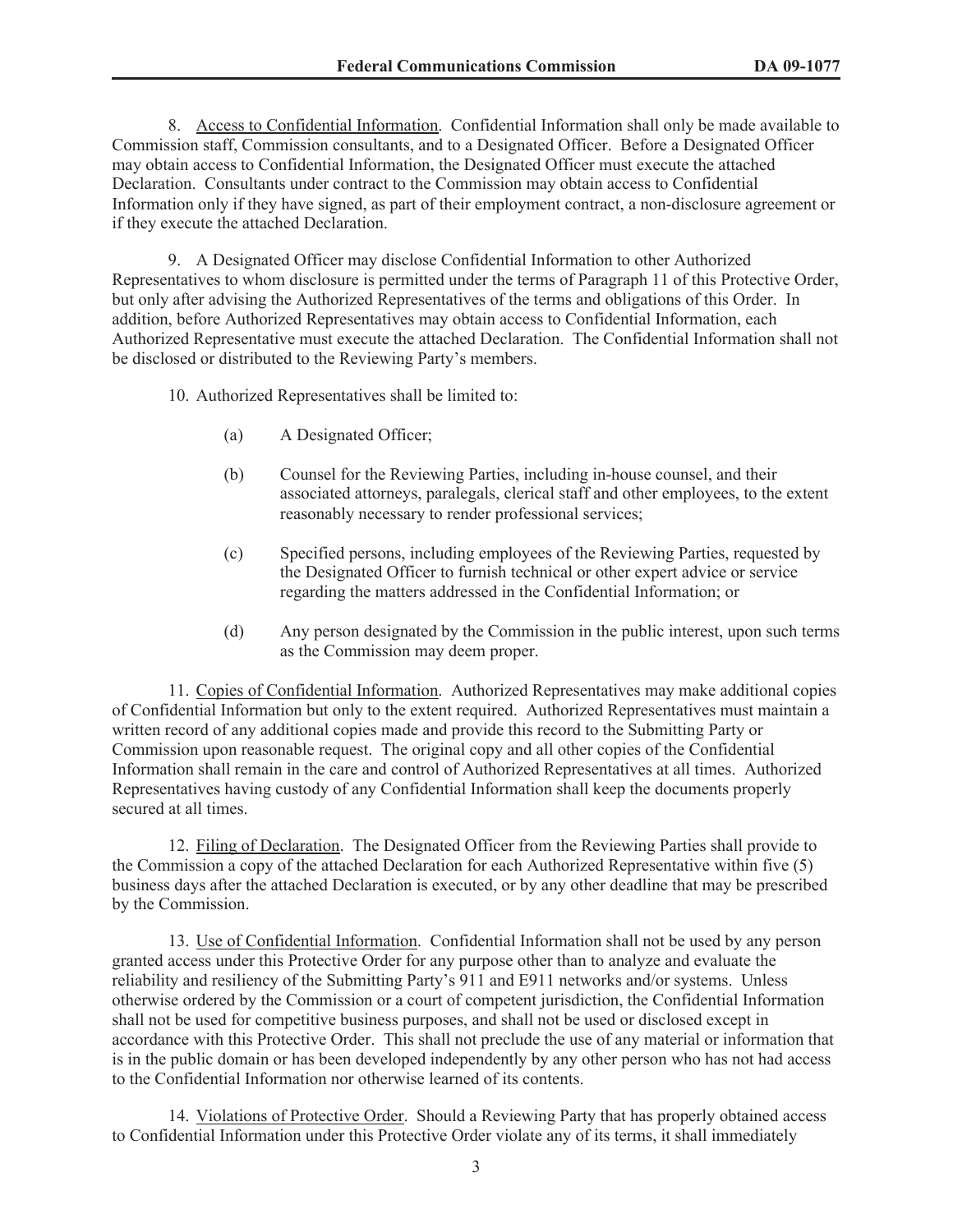convey that fact to the Commission and to the Submitting Party. Further, should such violation consist of improper disclosure or use of Confidential Information, the violating party shall take all necessary steps to remedy the improper disclosure or use. The violating party shall also immediately notify the Commission and the Submitting Party, in writing, of the identity of each party known or reasonably suspected to have obtained the Confidential Information through any such disclosure. The Commission retains its full authority to fashion appropriate sanctions for violations of this Protective Order, including but not limited to suspension or disbarment of attorneys from practice before the Commission, monetary forfeitures, cease and desist orders, and denial of further access to Confidential Information in this or any other Commission proceeding. Nothing in this Protective Order shall limit any other rights and remedies available to the Submitting Party at law or equity against any party using Confidential Information in a manner not authorized by this Protective Order.

15. Duration of Confidentiality. Any Confidential Information shall be protected from disclosure or use indefinitely in accordance with paragraphs 12 and 14 of this Protective Order, unless such Confidential Information is released from the restrictions of this Order either through agreement of the Submitting Party and Reviewing Party, an order of the Commission, or a court having jurisdiction.

16. No Waiver of Confidentiality. Disclosure of Confidential Information as provided herein shall not be deemed a waiver by the Submitting Party of any privilege or entitlement to confidential treatment of such Confidential Information. Reviewing Parties, by viewing these materials: (a) agree not to assert any such waiver; (b) agree not to use information derived from any confidential materials to seek disclosure in any other proceeding; and (c) agree that accidental disclosure of Confidential Information shall not be deemed a waiver of any privilege.

17. Additional Rights Preserved. The entry of this Protective Order is without prejudice to the rights of the Submitting Party to apply for additional or different protection where it is deemed necessary or to the rights of Reviewing Parties to request further or renewed disclosure of Confidential Information.

18. Effect of Protective Order. This Protective Order constitutes an Order of the Commission.

19. Authority. This Protective Order is issued pursuant to Sections 4(i) and 4(j) of the Communications Act as amended, 47 U.S.C. §§ 154(i), (j), and Sections 0.457(d) and 12.3(c) of the Commission's rules, 47 C.F.R. §§ 0.457(d), 12.3(c). Further, this Protective Order is adopted pursuant to the authority delegated in Sections 0.392, and 12.3(c) of the Commission's rules, 47 C.F.R. §§ 0.392, 12.3.

#### FEDERAL COMMUNICATIONS COMMISSION

David L. Furth Acting Bureau Chief Public Safety and Homeland Security Bureau